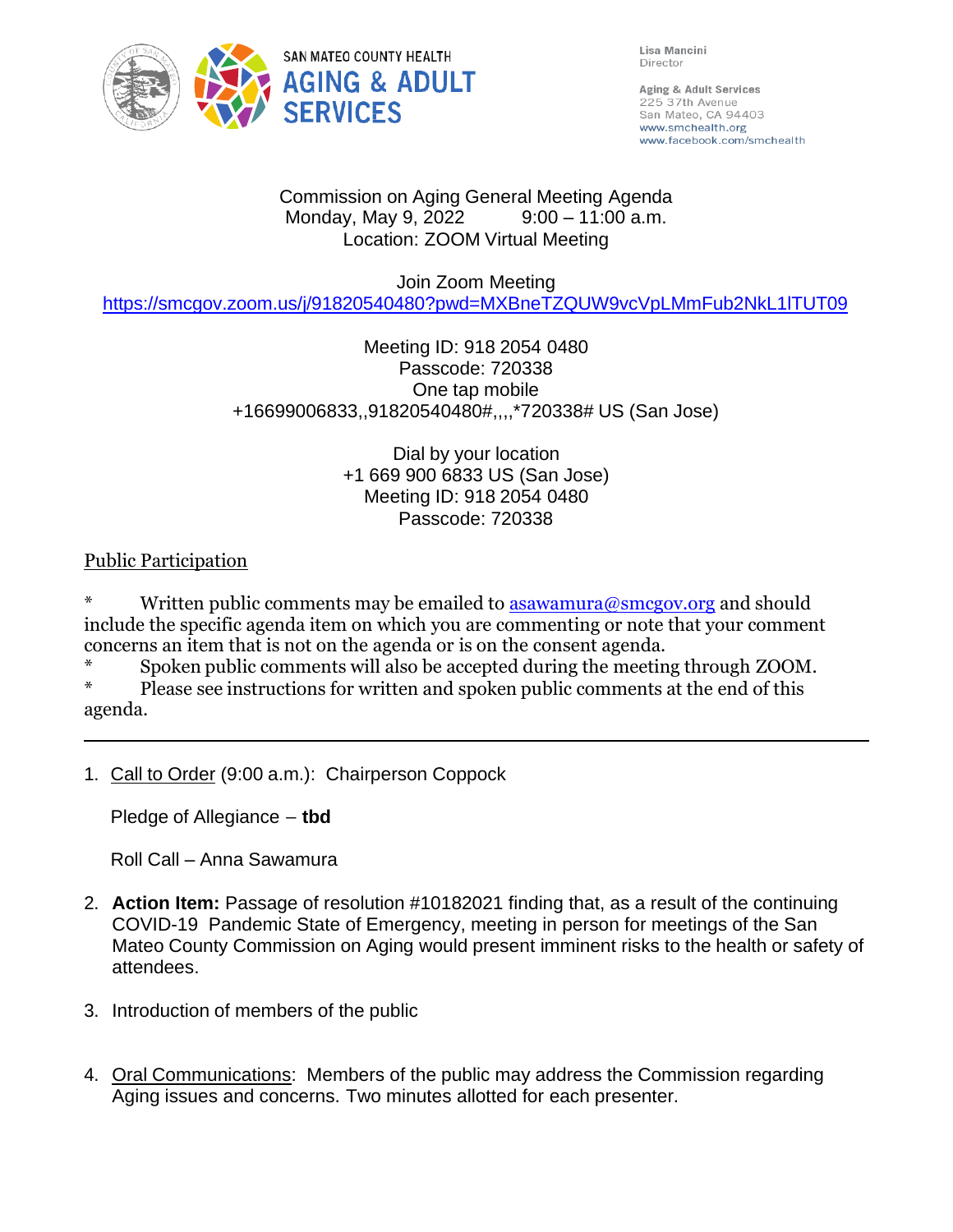- 5. Approval of Today's Agenda: May 9, 2022
- 6. Approval of Minutes: April 11, 2022
- 7. Committee and Ad Hoc Committee Reports
	- Executive Committee
		- **a. Action Item: Support of Age Forward Coalition request for funding of older adult services**
	- RAC (Resource Access Committee)
	- MISO (Middle Income Senior Opportunity) Committee
	- Transportation Committee
- 8. Age Friendly Report Outs by Commissioner Discussion
- 9. Member Reports

One minute per Commissioner for updates and announcements.

#### 10. Staff Report:

- Lisa Mancini, Director Aging and Adult Services
- Anna Sawamura, Staff to the CoA, AAS Program Services Manager
- 11.Stretch Break (10 Minutes)
- 12. Presentation by Chairperson Coppock on the CoA Annual Report
- 13. Announcements
- 14. Adjourn